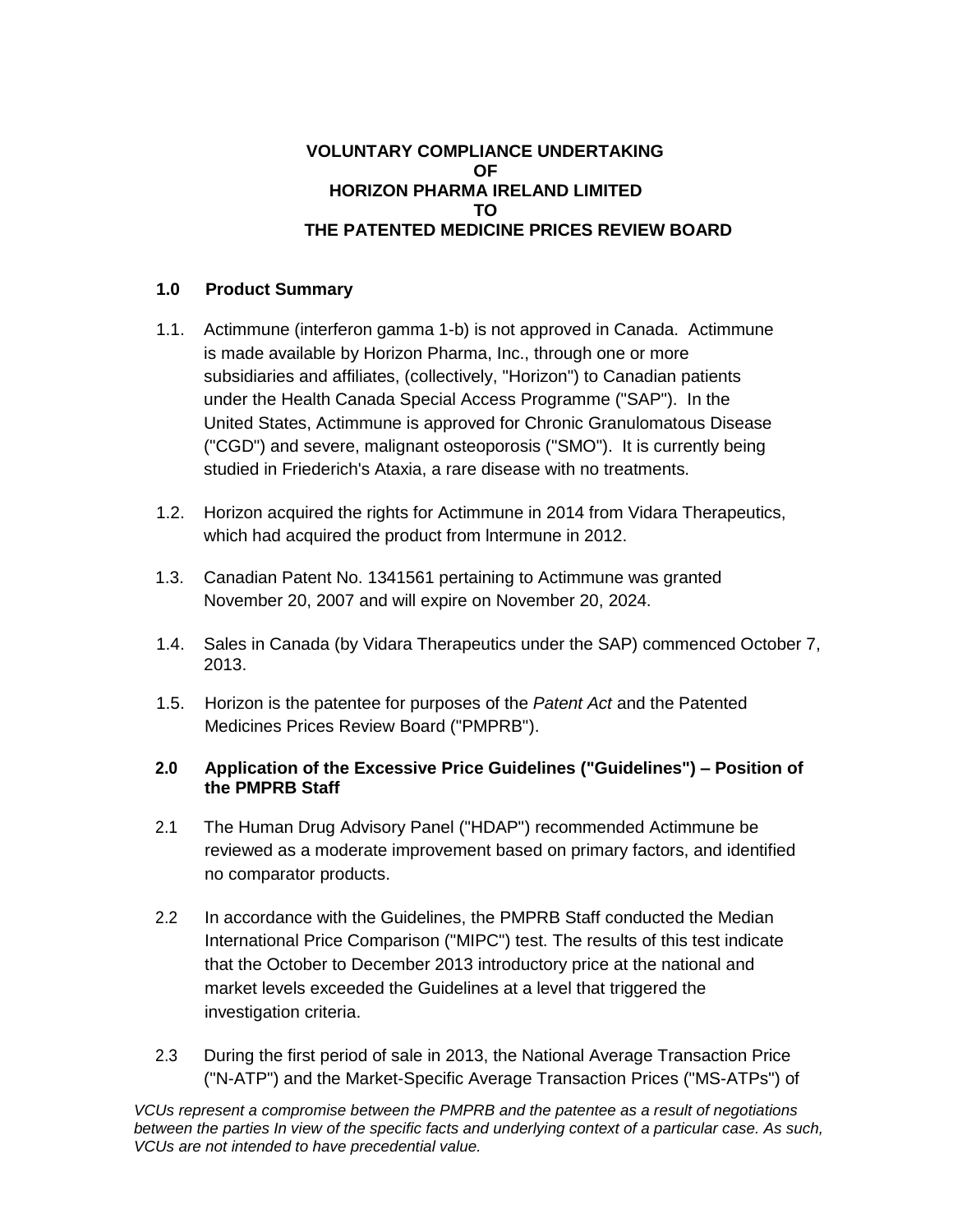Actimmune exceeded the MIPC generating \$248,332.10 in excess revenues. The N-ATP and MS-ATPs of Actimmune continued to exceed the Guidelines in the subsequent reporting periods.

2.4 In April 2015, Horizon started to provide Actimmune at no cost to Canadian patients under the SAP.

*VCUs represent a compromise between the PMPRB and the patentee as a result of negotiations between the parties In view of the specific facts and underlying context of a particular case. As such, VCUs are not intended to have precedential value.*